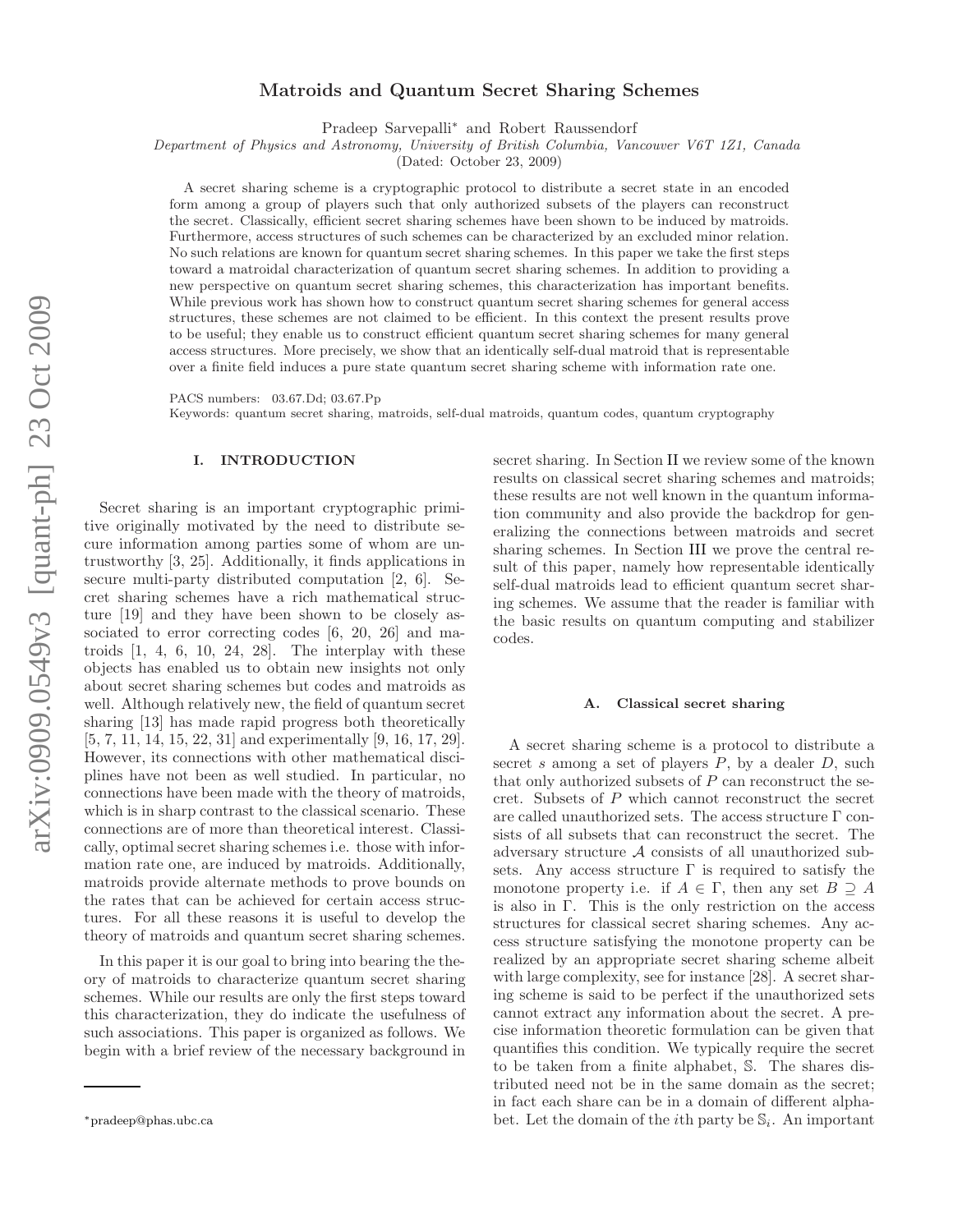metric of performance for secret sharing schemes is the information rate  $\rho$  which is defined as

$$
\rho = \min_{i} \frac{\dim \mathbb{S}}{\dim \mathbb{S}_i}.\tag{1}
$$

Secret sharing schemes with  $\rho = 1$  are said to be ideal. The associated access structure is said to be ideal. More generally if an access structure can be realized with information rate one for some secret sharing scheme, then it is said to be ideal. Note that we do not restrict the dimension of the secret in this case. An important problem of secret sharing is to construct ideal secret sharing schemes for any given (monotone) access structure. Not every access structure can be realized with information rate of one.

## B. Quantum secret sharing

A quantum secret sharing scheme generalizes the classical one in two possible ways. We use quantum states to share either a secret quantum state or a classical secret. Some authors refer to the first case as quantum state sharing, reserving the term "quantum secret sharing" to situations where the secret is shared in an adversarial setting. Though this might be preferable in some contexts, we will continue to use the traditional terminology. Quantum secret sharing schemes for classical secrets were introduced by Hillery et al in [13]. They also proposed schemes for sharing quantum secrets, however these are not perfect i.e., unauthorized sets can extract some information about the secret. Cleve et al [5] proposed the first perfect quantum secret sharing schemes for quantum secrets. The theory of quantum secret sharing was developed further making important connections to quantum coding theory in [5, 11] and quantum information theory in [14, 22] and more recently to graphs via labelled graph states in [7].

In this paper we are concerned with the sharing of quantum secrets. Unlike classical secret sharing schemes a quantum secret sharing scheme cannot realize every monotone access structure. An additional constraint due to the "no-cloning theorem" [8, 30] has to be imposed on a realizable access structure. Recall that the no-cloning theorem states that an arbitrary quantum state cannot be copied. In any quantum secret sharing scheme we cannot have two disjoint authorized sets in the access structure as this would violate the no-cloning theorem. This condition in conjunction with the monotonicity of access structure determines the allowed access structures for all quantum secret sharing schemes [11, Theorem 8]. The same condition has been stated in different forms in the literature. We record this result in its various forms for future use. First we need the notion of dual of a set. Let P be a set, then we denote the powerset of P as  $2^P$ . For any subset  $A \subseteq 2^P$ , we define the dual of A as

$$
A^* = \{ x \subset P \mid \overline{x} \notin A \}. \tag{2}
$$

**Lemma 1** (Self-orthogonal access structures). Let  $\Gamma$  be the access structure and A the adversary structure of a quantum secret sharing scheme. Then the following statements are equivalent.

$$
A \cap B \neq \emptyset \text{ for all } A, B \in \Gamma \tag{3}
$$

$$
\Gamma \subseteq \Gamma^* \tag{4}
$$

$$
\mathcal{A}^* \subseteq \mathcal{A} \tag{5}
$$

*Proof.* We shall show that  $(3) \Rightarrow (4)$ . It follows that if  $A \in \Gamma$ , then  $\overline{A} \notin \Gamma$  as  $A \cap \overline{A} = \emptyset$ . But  $\Gamma^* = \{B \mid \overline{B} \notin \overline{A}\}$  $Γ$ }. Since  $\overline{A}$   $\notin$  Γ it follows that  $A \in Γ^*$  and  $Γ \subseteq Γ^*$ . Conversely, let  $\Gamma \subseteq \Gamma^*$ . Then from the definition of  $\Gamma^*$ , it follows that for any  $A \in \Gamma$ , we must have  $A \notin \Gamma$  i.e.  $\overline{A} \in \mathcal{A}$ . Further all subsets of  $\overline{A}$  are also in  $\mathcal{A}$ . Now assume that there exists some  $B \in \Gamma$  such that  $A \cap B = \emptyset$ . Then  $B \subseteq \overline{A}$ . But all subsets of  $\overline{A} \in \mathcal{A}$  i.e. they are not in Γ which contradicts that  $B \in \Gamma$ . Therefore there exists no subset  $B \in \Gamma$  such that  $A \cap B = \emptyset$  proving that (4)  $\Rightarrow$  (3).

Now we shall show that  $(4) \Leftrightarrow (5)$ . Assume that  $(4)$ holds. Then since  $\Gamma \cap A = \emptyset$  and  $\Gamma \cup A = 2^P = \Gamma^* \cup A^*$ , we have that  $\mathcal{A} = (\Gamma^* \cup \mathcal{A}^*) \setminus \Gamma = (\Gamma^* \setminus \Gamma) \cup \mathcal{A}^*$ , where we used the fact that  $\Gamma^* \cap \mathcal{A}^* = \emptyset$  and  $\Gamma \subseteq \Gamma^*$ . It now follows that  $\mathcal{A}^* \subseteq \mathcal{A}$  and (5) holds. Now assume that (5) holds, then again we have  $\Gamma \cup \mathcal{A} = \Gamma^* \cup \mathcal{A}^*$  and this time we can write  $\Gamma^* = (\Gamma \cup \mathcal{A}) \setminus \mathcal{A}^* = (\Gamma^* \setminus \Gamma) \cup \mathcal{A}^*$  and therefore  $\Gamma^* \supseteq \Gamma$  and (4) holds.  $\Box$ 

We often refer to an access structure that is realizable by a quantum secret sharing scheme as a quantum access structure. Smith [27, Theorem 1] characterized the adversary structure of quantum secret sharing schemes as in (5). Condition (4) is somewhat reminiscent of the requirement for self-orthogonal classical codes for quantum error correction. If  $\Gamma = \Gamma^*$ , then we say that the access structure is self-dual.

A quantum secret sharing scheme which encodes a pure state secret into a global pure state is said to be a pure state scheme and a mixed state scheme if it encodes into a global mixed state. Self dual access structures can be realized by pure state schemes, where as non-self-dual access structures can be realized only as mixed state schemes. A theorem [11, Theorem 3] due to Gottesman shows that every mixed state scheme can be derived from a pure state scheme. So we do not lose any generality by focussing on the pure state schemes. The simplest access structures are the  $((k, n))$  threshold access structures—in this case, the authorized sets are any subset of size  $\geq k$ and unauthorized sets are subsets of cardinality less than k. Smith [27] and independently Gottesman [11] showed how to construct quantum secret sharing schemes with general access structures.

In studying general access structures it is often convenient to work with the minimal access structures, which are the generating sets of the access structures. We define the minimal access structure  $\Gamma_m$  of the access structure Γ as

$$
\Gamma_m = \{ A \in \Gamma \mid B \not\subset A \text{ for any } B \in \Gamma \}. \tag{6}
$$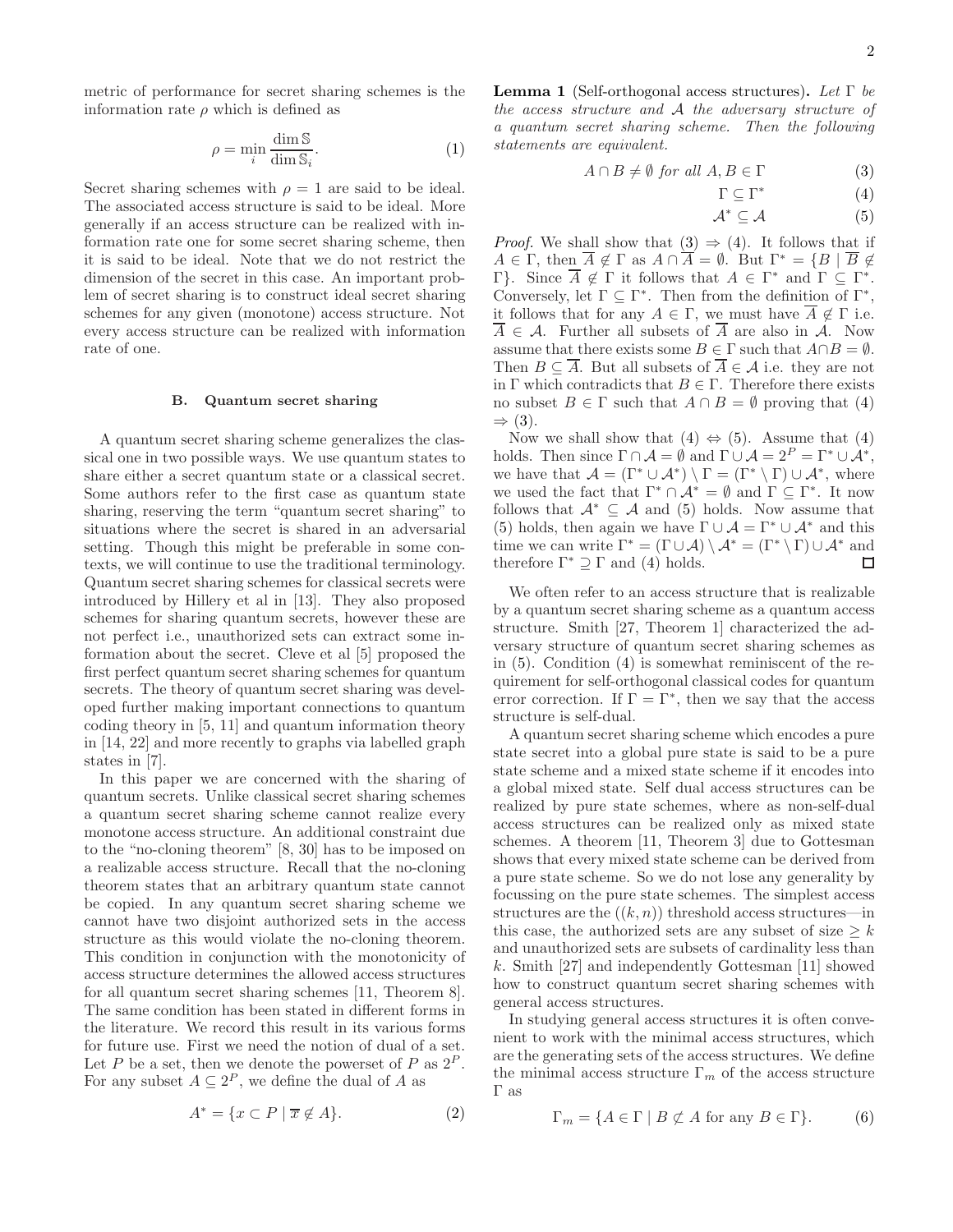If every party in  $P$  occurs in at least one minimal authorized set of  $\Gamma$ , then we say that the access structure is connected. We restrict our attention to such access structures in this paper. Our primary goal in this paper is to explore connections of quantum secret sharing schemes with matroids and characterizing the associated access structures in terms of matroids if it is possible. We also address the construction of secret sharing schemes. Our constructions make use of CSS codes reminiscent of the constructions of Smith for general access structures.

# II. MATROIDS AND SECRET SHARING

Matroids have been associated to secret sharing schemes [4, 6], also see [28] for a brief overview of some of the main results. Such schemes which are induced by a matroid are called matroidal. Useful results with respect to characterization and performance of secret sharing schemes can be derived by means of such an association, [1, 4]. Also, such an association also implies an implicit correspondence between matroids and access structures. In fact, classically, most of the associations focus on this correspondence and tend to ignore the scheme realizing the access structure. By far we do same however, since a given access structure might not be a quantum access structure we do bear in mind that we cannot entirely ignore the fact that the access structure is being realized through a quantum scheme. It is important to note that not every secret sharing scheme can be associated to a matroid.

## A. Matroids

First we recall a few facts about matroids, readers interested in a comprehensive introduction to matroids can refer to [21].

A set V and  $\mathcal{C} \subseteq 2^V$  form a matroid  $\mathcal{M}(V, \mathcal{C})$  if and only if the following conditions hold. For any  $A, B \in \mathcal{C}$ and  $A \neq B$ 

M1)  $A \nsubseteq B$ .

M2) If  $x \in A \cap B$ , then there exists a  $C \in \mathcal{C}$  such that  $C \subseteq (A \cup B) \setminus \{x\}.$ 

We say that  $V$  is the ground set and  $\mathcal C$  the set of circuits of the matroid. A proper subset of any circuit is said to be independent while a set containing any circuit is said to be dependent. With every matroid we define a nonnegative integer valued function called the rank function  $rk: V \to \mathbb{N}$  as

$$
rk(X) = |I|,\t(7)
$$

where  $I \subseteq X \subseteq V$  is a maximal independent subset of X. A matroid is said to be (linearly) representable over a field  $\mathbb F$  if the ground set can be identified with the columns of a matrix (over  $\mathbb{F}$ ) and the circuits with the minimal dependent columns of the matrix. In this paper we are only

interested in finite fields. We can also define matroids in terms of their bases, which are maximal independent sets of V. A set V and  $\mathcal{B} \subseteq 2^V$  form a matroid  $\mathcal{M}(V, \mathcal{B})$  if and only if the following conditions hold.

B1)  $\mathcal{B} \neq \emptyset$ .

B2) If  $B_1, B_2 \in \mathcal{B}$  such that  $x \in B_1 \setminus B_2$ , then there exists a  $y \in B_2 \setminus B_1$  such that  $(B_1 \setminus x) \cup \{y\} \in \mathcal{B}$ . Given a matroid  $\mathcal{M}(V,\mathcal{B})$  we define its dual matroid  $\mathcal{M}(V,\mathcal{B})^*$  as the matroid with ground set V and bases  $\mathcal{B}^* = \{ V \setminus B \mid B \in \mathcal{B} \}$  i.e.  $\mathcal{M}(V, \mathcal{B})^* = \mathcal{M}(V, \mathcal{B}^*).$ 

## B. Secret sharing schemes from matroids

Given a matroid  $M$  we can associate a secret sharing scheme to  $\mathcal{M}(V, \mathcal{C})$ . We assume that the ground set of the matroid is given by  $V = \{0, 1, \ldots, n-1, n\}$ . We identify one of the elements of the ground set, say  $i \in V$ , as the dealer and then list all the circuits of  $M$  that contain i. Let this be denoted as

$$
\Gamma_{i,m} = \{ C \mid C \cup i \in \mathcal{C} \}. \tag{8}
$$

Consider the access structure given by

$$
\Gamma_i = \{ A \mid V \supseteq A \supseteq C \text{ for some } C \in \Gamma_{i,m} \}. \tag{9}
$$

We can easily verify that  $\Gamma_i$  is a monotonic and that its minimal access structure is given by  $\Gamma_{i,m}$ . Since any monotonic access structure can be realized as a secret sharing scheme every matroid defines an access structure. This result is stated in the following fact, see [6].

**Fact 1.** Every matroid  $\mathcal{M}(V, \mathcal{C})$  induces an access structure  $\Gamma_i$  as defined in equation (9).

Please note that the above association is in a sense nonconstructive, it does not specify how to derive the associated secret sharing scheme; it merely states that there exists a secret sharing scheme that can realize the induced access structure  $\Gamma_i$ . Further, depending on which element of the ground set of the matroid is identified as the dealer, we may obtain many schemes with possibly different access structures from the same matroid.

A natural question that we are faced with is how to make this association constructive and determine the bounds on the information rate of the resulting access structure. Brickell and Davenport [4] showed that if the matroid is representable over a finite field [32], then we obtain ideal secret sharing schemes and access structures.

However, if the matroid is not representable, then we can no longer be certain if the matroid induces an ideal secret sharing scheme. Seymour proved that there exist non-representable matroids which cannot induce an ideal secret sharing scheme [24], while Simonis and Ashikhmin [26] showed that there exist non-representable matroids, such as the non-Pappus matroid, which induce ideal schemes. However, these latter matroids—while not affording a linear representation—can be multilinearly represented. Matroids which induce ideal access structures are called ss-representable matroids [18]. They may not be linearly representable.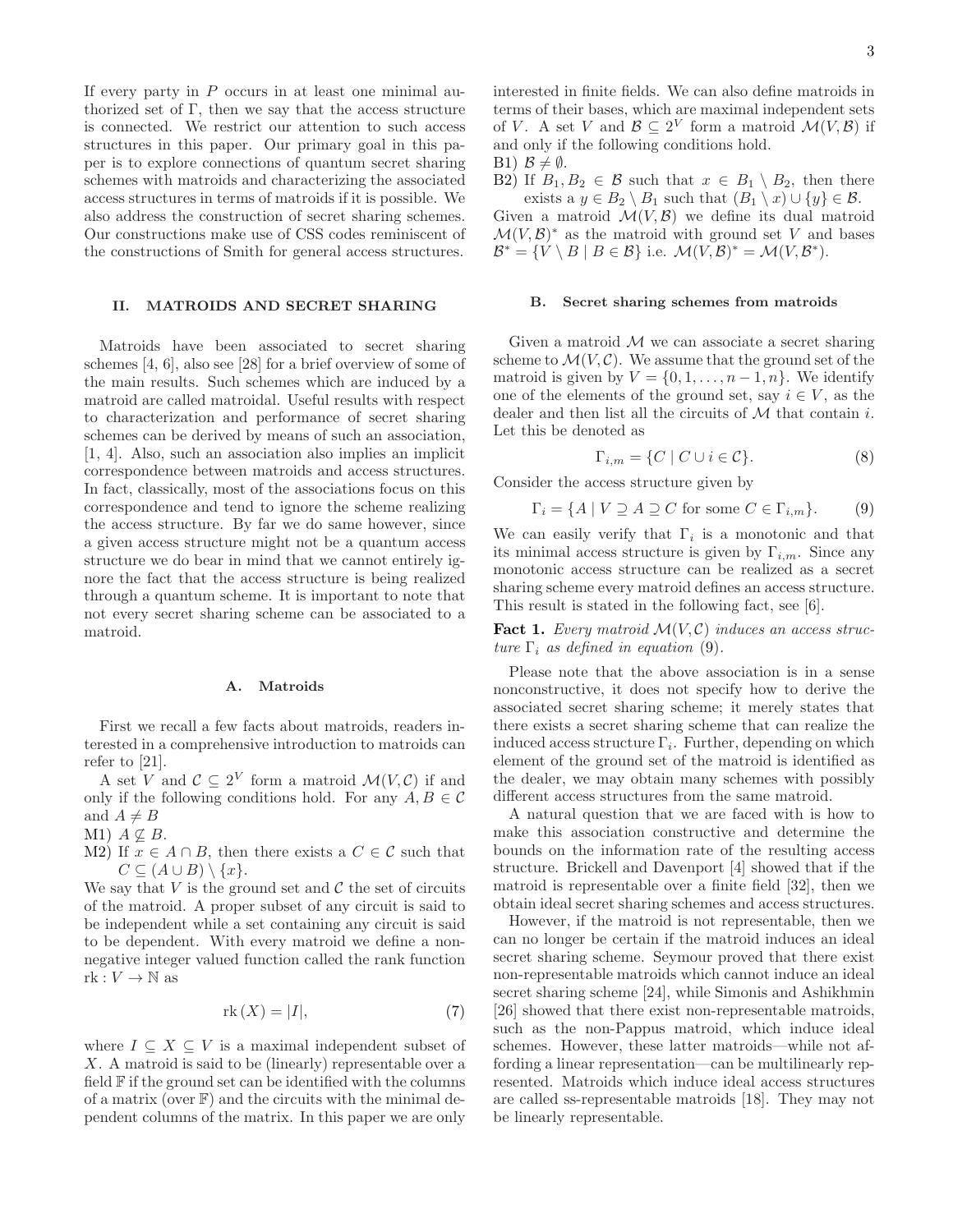### C. Matroids from secret sharing schemes

Given that we can obtain secret sharing schemes from matroids, we could ask if the converse is possible. As we mentioned earlier, such a correspondence does not exist for all secret sharing schemes. We review some of the related work in this context. The correspondence between the matroids and secret sharing schemes naturally implies that the access structure is associated to the circuits of the matroid. This association could involve the scheme explicitly. However a result due to Martin [19], see also [28], shows that we can associate the access structure to a matroid independently of the scheme used to realize that structure. This involves a function, say  $f$ , defined on the space of access structures;  $f$  maps an access structure to an ordered pair, which may or may not be a matroid. If  $f(\Gamma)$  is a matroid, then we say that  $\Gamma$  is matroid-related. The minimal access structure will play a more important role in this regard. As usual we denote by  $P$  the set of participants and by  $D$  the dealer. Define the extended access structure  $\Gamma_e = \{A \cup D \mid \text{ for all } A \in \Gamma_m\}$ . Further let

$$
\mathbb{J}(A,B) = A \cup B \setminus \left(\bigcap_{C \in \Gamma_e : C \subseteq A \cup B} C\right) \tag{10}
$$

$$
\mathcal{C}_{\Gamma} = \left\{ \begin{array}{c} \text{minimal sets of } \mathbb{J}(A, B) \text{ for} \\ \text{all } A, B \in \Gamma_m \text{ and } A \neq B \end{array} \right\}. (11)
$$

We let  $f(\Gamma) = (P \cup D, C_{\Gamma})$ . If  $C_{\Gamma}$  satisfies the axioms M1 and M2, then we associate  $\Gamma$  to the matroid  $\mathcal{M}_{\Gamma}$  whose ground set is  $P \cup D$  and the set of circuits are given by  $\mathcal{C}_{\Gamma}$  i.e.

$$
\mathcal{M}_{\Gamma} = \mathcal{M}(P \cup D, \mathcal{C}_{\Gamma}). \tag{12}
$$

This definition of the matroid is in terms of the circuits that can be formed from the ground set. We could always define a structure from the secret sharing scheme, equivalently its access structure, as above but the resulting structure is not necessarily a matroid. It is a matroid only under certain conditions. Only when  $(P \cup D, C_{\Gamma})$ induce a matroid we say that  $\Gamma$  is matroid related.

Classically an access structure induces a matroid only when it satisfies certain conditions. Before we can state this condition precisely we need the notion of minors. Let Γ be an access structure, then we define two operations of deletion and contraction, which we denote by " $\mathcal{N}$ " and "/" respectively. Given a set  $Z \subseteq P$  we define

$$
\Gamma \setminus Z = \{ A \subseteq P \setminus Z \mid A \in \Gamma \}, \tag{13}
$$

$$
\Gamma/Z = \{ A \subseteq P \setminus Z \mid A \cup Z \in \Gamma \}. \tag{14}
$$

An access structure  $\Gamma'$  derived from  $\Gamma$  through a sequence of deletions and contractions is called a minor of Γ. A result by Seymour [23] shows that the access structures are matroid related if the access structure satisfies a forbidden minor relation.

**Lemma 2** (Seymour). An access structure  $\Gamma \subseteq 2^P$  is matroid related if and only if it does not have the following minors:

a. 
$$
\Gamma_a = \{\{1, 2\}, \{2, 3\}, \{3, 4\}\}
$$
  
\nb.  $\Gamma_b = \{1, 2\}, \{1, 3\}, \{1, 4\}, \{2, 3\}\}$   
\nc.  $\Gamma_c = \{\{1, 2\}, \{1, 3\}, \{2, 3, 4\}\}$   
\nd.  $\Gamma_d = \{\{1, \ldots, s\}, \{1, s+1\}, \ldots, \{s, s+1\}\}$   
\nwhere  $P = \{1, \ldots, 4\}$  except in d where  $P = \{1, \ldots, s, s+1\}$  and  $s \geq 3$ .

Please note that in the preceding result, the minimal access structures are given rather than the complete access structure. Seymour originally stated this result in terms of matroid ports. The reformulation we have given here in terms of the access structures is due to Martí-Farré and Padró [18]. This result together with Lemma 1 immediately provides us with a criterion as to which quantum access structures can be induced by matroids.

Self-orthogonality, however, is not a property inherited by minors of access structures. For instance contraction does not always preserve the self-orthogonality of the access structures. Consider the following (minimal) access structure:  $\Gamma = \{ \{1, 2, 3\}, \{2, 3, 4\}, \{3, 4, 5\} \}.$ Then  $\Gamma/3 = \{\{1, 2\}, \{2, 4\}, \{4, 5\}\}\.$  In this case we have two disjoint authorized sets; such an access structure cannot be realized by a quantum secret sharing scheme as it would lead to a violation of the no cloning theorem. Therefore, it is not possible to determine a result similar to Lemma 2 for self-orthogonal access structures i.e. the forbidden minors for access structures that are self-orthogonal. Incidentally, there exist other important classes of matroids such as transversal matroids which are not minor closed.

Brickell and Davenport [4, Theorem 1] showed that every classical ideal access structure induces a matroid. In figures 1 and 2 we summarize the relation between permissible access structures, matroidal access structures, and ideal access structures for classical schemes and quantum schemes. We do not know if every access structure that is realized by an ideal quantum secret sharing scheme induces a matroid. Therefore we show that the set of ideal quantum access structures does not lie entirely in the set of matroidal access structures in figure 2.

# III. RELATING MATROIDS AND QUANTUM SECRET SHARING

#### A. Matroidal quantum secret sharing schemes

In this section we present the central result of our paper, Theorem 4. It shows that a class of matroids induce ideal pure state quantum secret sharing schemes. First we need the following preliminaries. We say a matroid is self-dual if it is isomorphic to its dual matroid. If it is equal to its dual matroid then we say it is an identically self-dual (ISD) matroid.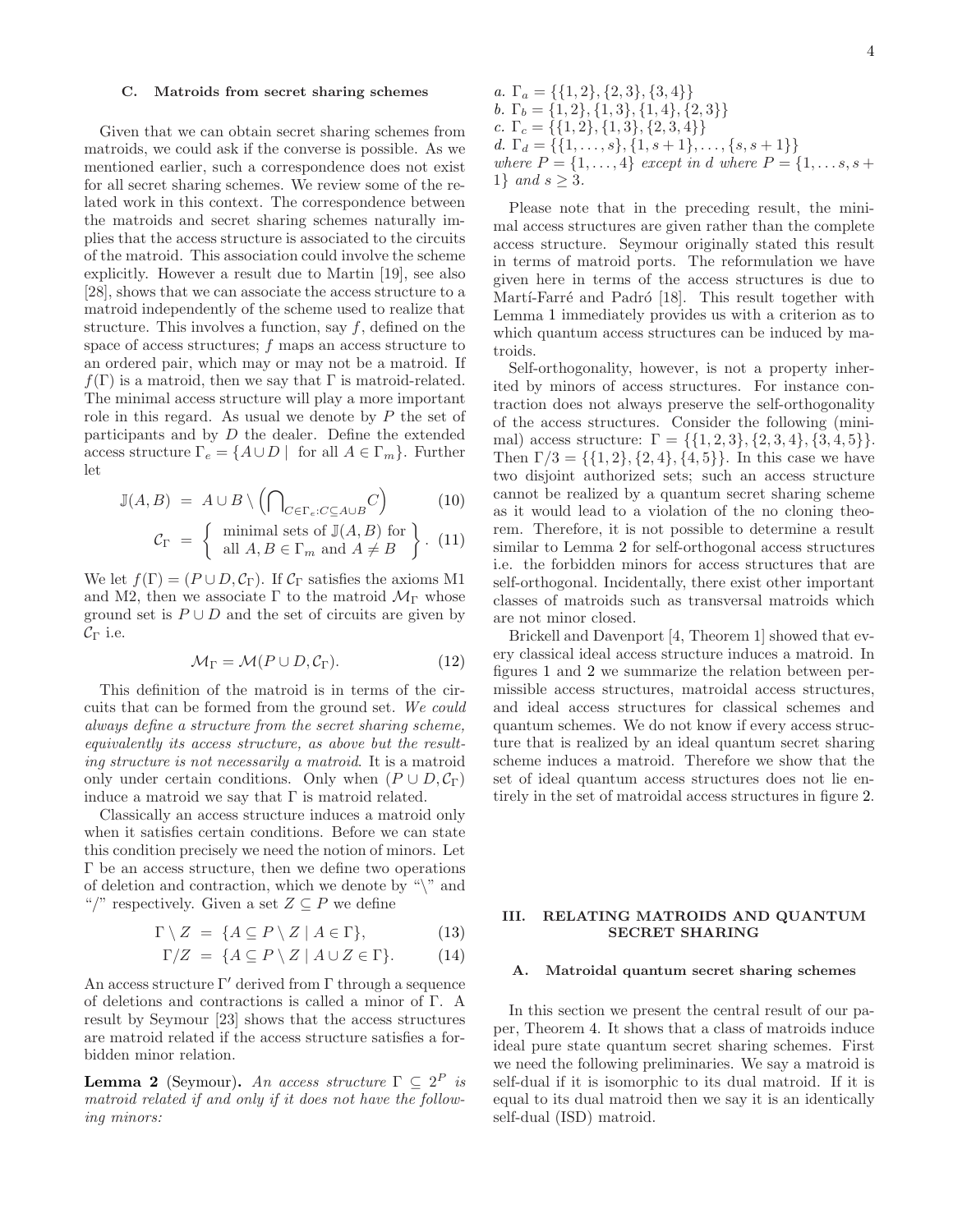

FIG. 1: Relation between ideal, matroidal and general classical access structures



FIG. 2: Relation between ideal, matroidal and general quantum access structures. It is possible that all ideal quantum access structures are also matroidal.

**Fact 2.** Let  $\Gamma_i$  and  $\Gamma_i^d$  be the access structures induced by a matroid  $\mathcal{M}(V, \mathcal{C})$  and its dual matroid  $\mathcal{M}^*$  by treating the ith element as the dealer. Then we have

$$
\Gamma_i^d = \Gamma_i^* \tag{15}
$$

Fact 2 was stated in [6]. Together with Lemma 1, and the fact that every self-dual access structure can be realized as a pure state scheme [11, Theorem 8], it implies the following result, stated explicitly due to its relevance for us.

**Corollary 3.** An identically self-dual matroid  $M$  induces a pure state quantum secret sharing scheme.

However, the preceding result does not give us a method to construct a quantum secret sharing scheme from the matroid, neither does it tell us if the scheme is ideal. The following theorem gives the general procedure to transform a representable identically self-dual matroid into a quantum secret sharing scheme. We denote a finite field with q elements as  $\mathbb{F}_q$ . Following standard notation, we use  $[n, k, d]_q$  to denote a classical code over  $\mathbb{F}_q$  and  $[[n, k, d]]_q$  to denote a quantum code over  $\mathbb{F}_q$ . If C is a code, we denote a generator matrix of  $C$  by  $G_C$ . The code

obtained by deleting the *i*th coordinate of  $C$  is called a punctured code of C and denoted as  $\rho_i(C)$ . Suppose we consider the subcode of C with the ith coordinate zero, then the code obtained by puncturing the ith coordinate of the subcode is called a shortening of C and denoted as  $\sigma_i(C)$ . We have the following useful relations between the punctured and shortened codes and their duals.

$$
\sigma_i(C) \subset \rho_i(C) \text{ and } \sigma_i(C)^{\perp} = \rho_i(C^{\perp}). \tag{16}
$$

If  $x \in \mathbb{F}_q^n$ , then we denote the support of x as  $\text{supp}(x) =$  $\{i \mid x_i \neq 0\}$ . A codeword x in C is said to be a minimal support if there exists no nonzero codeword  $y$  in  $C$ such that  $supp(y) \subsetneq supp(x)$ . If in addition its leftmost nonzero component is 1, then it is said to be a minimal codeword. Minimal codewords were introduced by Massey [20]. They facilitate the study of classical secret sharing schemes, especially in characterizing the access structures.

**Theorem 4.** Let  $\mathcal{M}(V, \mathcal{C})$  be an identically self-dual matroid representable over a finite field  $\mathbb{F}_q$ , where  $V =$  $\{0, 1, \ldots, n-1, n\}$ . Suppose that  $C \subseteq \mathbb{F}_q^{n+1}$  such that the generator matrix of  $C$  is a representation of  $M$ . Let

$$
G_C = \begin{bmatrix} 1 \\ \mathbf{0} \end{bmatrix} \begin{bmatrix} g \\ G_{\sigma_0(C)} \end{bmatrix} \text{ and } G_{\rho_0(C)} = \begin{bmatrix} g \\ G_{\sigma_0(C)} \end{bmatrix}. \tag{17}
$$

Then there exists an ideal pure state quantum secret sharing scheme  $\Sigma$  on  $P = \{1, \ldots, n\}$  whose access structure  $\Gamma_0$  and minimal access structure  $\Gamma_{0,m}$ , are defined by equations (9) and (8) respectively. The encoding for  $\Sigma$  is determined by the stabilizer code with the stabilizer matrix given by

$$
S = \begin{bmatrix} G_{\sigma_0(C)} & \mathbf{0} \\ \mathbf{0} & G_{\rho_0(C)^{\perp}} \end{bmatrix} . \tag{18}
$$

The reconstruction procedure for an authorized set A is the transformation on S such that the encoded operators for the transformed stabilizer code are  $X_1 = X_1 \otimes I^{\otimes^{n-1}}$ and  $Z_1 = Z \otimes I^{\otimes^{n-1}}$ .

Proof. The proof of this theorem is structured as follows. Since  $\Sigma$  relies on the encoding of the stabilizer code derived from  $S$ , we first show that  $S$  defines a stabilizer code and identify certain properties of the codes C and  $C^{\perp}$  essential to recovering the secret. Then we show that if the secrets are encoded using the stabilizer encoding, then an element  $A \in \Gamma_{0,m}$  does correspond to a minimal authorized set by explicitly reconstructing the secret with the shares in  $A$  and proving that no proper subset of A can reconstruct the secret.

Encoding the secret: We can easily check that the matrix given in equation (18) does define a stabilizer code. We see that  $\sigma_0(C)$  is an  $[n, k-1, d]_q$  code, while  $\rho_0(C)$  is an  $[n, k, d-1]_q$  code with  $\sigma_0(C) \subset \rho_0(C)$ . Therefore we have  $\rho_0(C)^{\perp} \subset \sigma_0(C)^{\perp}$  ensuring the orthogonality of  $\sigma_0(C)$  and  $\rho_0(C)^{\perp}$  in equation (18). The dimension of S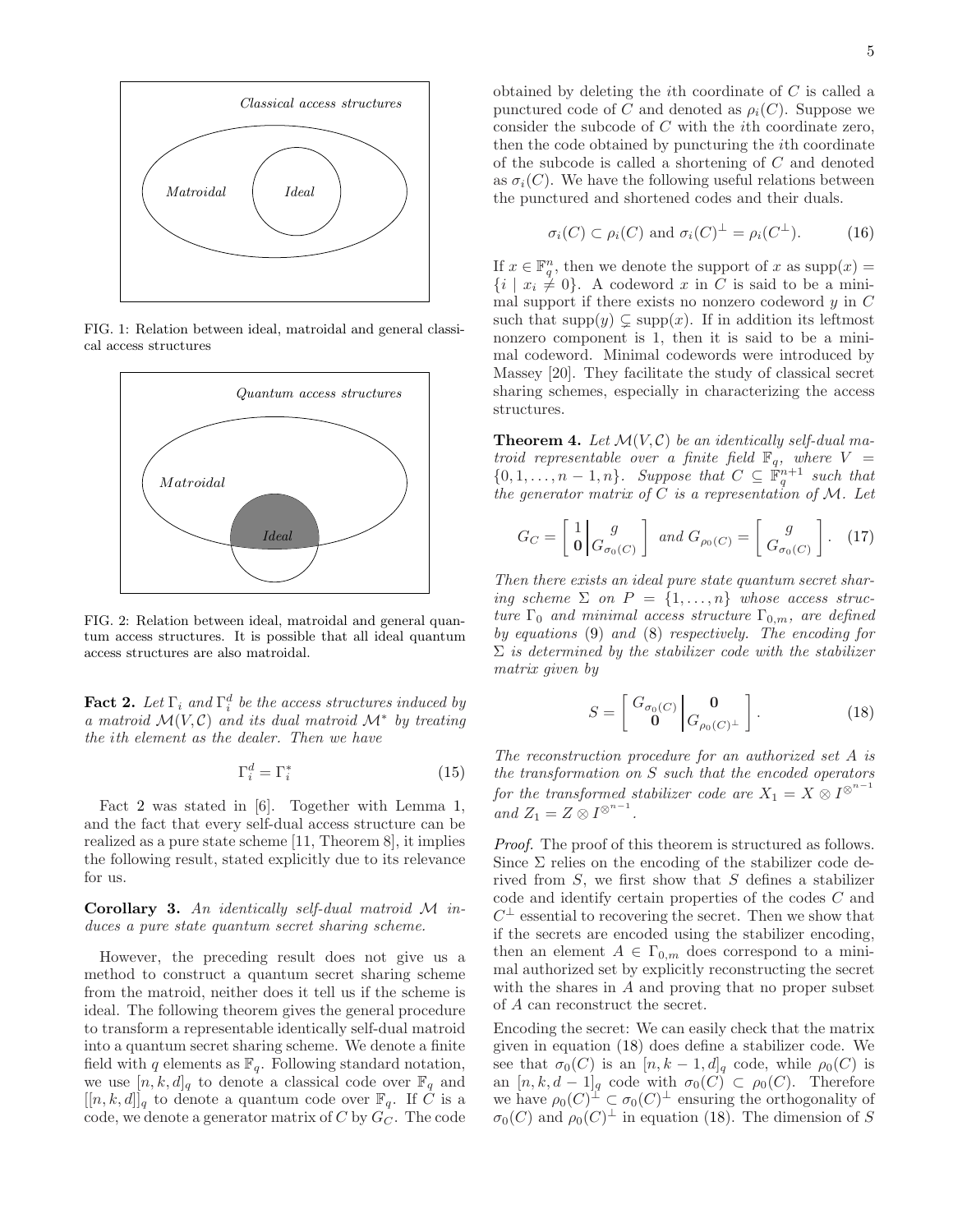is given by  $k - 1 + n - k = n - 1$ . Thus S defines an  $[[n, 1, d']]_q$  quantum code,  $Q$ .

Since  $\mathcal{M}(V, \mathcal{C})$  is an identically self-dual matroid, both C and  $C^{\perp}$  represent  $\mathcal{M}(V, \mathcal{C})$ . Therefore,  $g \neq 0$ , otherwise the zeroth column would be all zero in  $C^{\perp}$  which would mean that  $\{0\}$  is a circuit, while from C, we would conclude that {0} is independent and not a circuit; a contradiction. Furthermore, without loss of generality we can choose  $(1|g)$  to be a minimal codeword c in C [33].

As the support of a minimal codeword in  $C$  is a circuit of  $\mathcal{M}(V, \mathcal{C})$ , it follows that there exists a minimal codeword c' in  $C^{\perp}$  such that  $supp(c') = supp(c)$ , in particular there exists a vector  $(\beta|\beta g') \in C^{\perp}$  such that  $\text{supp}(\beta g') = \text{supp}(g)$  for some  $\beta \in \mathbb{F}_q^{\times}$  and  $g' \in \rho_0(C^{\perp}).$ 

The mapping for the secret sharing scheme is given as follows:

$$
|s\rangle \mapsto \sum_{x \in \sigma_0(C)} |s \cdot g + x\rangle, \text{ where } s \in \mathbb{F}_q. \tag{19}
$$

Encoding of an arbitrary secret state follows by linearity of the encoding map. The encoded  $X$  operator for the quantum code is given by  $\overline{X} = \otimes_{i=1}^n X^{g_i}$ , or equivalently [ $g$  | 0 ], its representation over  $\mathbb{F}_q^{2n}$ .

Recovering the secret: Let  $A \in \Gamma_{0,m}$ , then  $A \cup \{0\} \in$ C and there exists a minimal codeword  $c' \in C^{\perp}$  such that supp $(c') = A \cup \{0\}$ . Let c' be a minimal codeword in  $C^{\perp}$  such that  $c'_0 = 1$ . We know that there exists a  $c \in C$  such that  $supp(c) = supp(c')$ . We can choose  $c_0 = 1$  since C is a linear code. Then, we have  $\rho_0(c) \notin$  $\sigma_0(C)$ . Then both  $\rho_0(c)$  and g are in the same coset of  $\sigma_0(C)$  in  $\rho_0(C)$ . This holds because the cosets of  $\sigma_0(C)$ in  $\rho_0(C)$  are in one to one correspondence with the cosets of  $[0|\sigma_0(C)]$  in C. The various coset representatives are given by  $(\alpha|\alpha g)$ ,  $\alpha \in \mathbb{F}_q$ . Two coset representatives  $r, r'$ represent the same coset if and only if  $r_0 = r'_0$ . Therefore all the minimal codewords c, with  $c_0 = 1$  are in the same coset as  $(1|g)$ . From this follows that  $\rho_0(c)$  is in the same coset as  $(g)$ . Therefore, the state  $|s\rangle$  might as well be given by

$$
|s\rangle \mapsto \sum_{x \in \sigma_0(C)} |s \cdot \rho_0(c) + x\rangle. \tag{20}
$$

Denote the columns of  $G_{\sigma_0(C)}$  by  $s_i$ , where  $1 \leq i \leq n$ . Since  $c' \in C^{\perp}$ , we have

$$
G_C(c')^t = \begin{bmatrix} 1 & c_1 & c_2 & \dots & c_n \\ \mathbf{0} & s_1 & \dots & s_n \end{bmatrix} \begin{bmatrix} 1 \\ c'_1 \\ \vdots \\ c'_n \end{bmatrix} = \mathbf{0}.
$$

The above equation can also be written as

$$
\left[\begin{array}{ccc} c_1 & c_2 & \dots & c_n \\ s_1 & \dots & s_n \end{array}\right] \left[\begin{array}{c} -c'_1 \\ \vdots \\ -c'_n \end{array}\right] = \left[\begin{array}{c} 1 \\ \mathbf{0} \end{array}\right].
$$

In other words, there exists a linear combination of the columns of  $G_{\sigma_0(C)}$  such that

$$
\sum_{i \in \text{supp}(\rho_0(c'))} c_i's_i = 0.
$$
\n(21)

Now let us rewrite the stabilizer and the encoded  $X$  operator as follows.

 X S = ρ0(c ′ ) 0 G<sup>σ</sup>0(C) 0 0 G<sup>ρ</sup>0(C)<sup>⊥</sup> = c<sup>1</sup> · · · c<sup>l</sup> 0 · · · 0 0 s<sup>1</sup> · · · s<sup>n</sup> 0 0 r<sup>1</sup> · · · r<sup>n</sup> ,

where, without loss of generality, we can assume that  $\rho_0(c')$  and therefore  $\rho_0(c)$  have support in the first l columns only, i.e.,  $c_i \neq 0$  for  $1 \leq i \leq l$ , and that  $c_i = 0$ for  $i > l$ , where  $1 \leq l \leq n$ . Note that  $l \geq 1$  because we must have  $c \cdot c' = 0$  and  $l = 0$  implies that  $(1|0) \cdot (1|0) = 0$ which is clearly not possible.

Let us transform the first column of  $S$  as per equation (21) i.e.,  $s_1 \mapsto \sum_{i \in \text{supp}(\rho_0(c'))} c_i' s_i$ . Then we obtain

$$
\left[\begin{array}{cccc|cccc}\n1 & c_2 & \cdots & c_l & 0 & \cdots & 0 & \mathbf{0} \\
\hline\n\mathbf{0} & s_2 & \cdots & s_n & & \mathbf{0} \\
\mathbf{0} & & & r_1 & \tilde{r}_2 & \cdots & \tilde{r}_l & r_{l+1} & \cdots & r_n\n\end{array}\right].
$$

Therein, the columns  $r_2$  to  $r_l$  are transformed in the Zpart while only the first column is transformed in the Xpart. For binary schemes this involves only CNOT gates, for nonbinary schemes, we have to use the generalized CNOT gates [12]. Now let us transform the encoded  $X$ operator to the trivial operator given by  $X_1$ . This gives us

$$
\begin{bmatrix} 1 & 0 & 0 \ 0 & \tilde{s}_2 & \cdots & \tilde{s}_l & s_{l+1} & \cdots & s_n \\ 0 & 0 & 0 & 0 & \tilde{r}_2 & \cdots & \tilde{r}_l & r_{l+1} & \cdots & r_n \end{bmatrix}
$$

which is in the form

$$
\left[\begin{array}{cc|c} 1 & 0 & 0 \\ \hline 0 & \tilde{S}_X & 0 \\ 0 & \tilde{S}_Z \end{array}\right].
$$

The column  $\tilde{r}_1$  has to become zero because the stabilizer must commute with the encoded  $X$  operator now given by  $X_1$ . The encoded secret has now been transformed as

$$
\sum_{x \in \tilde{S}_X} |s\rangle |x\rangle = |s\rangle \sum_{x \in \tilde{S}_X} |x\rangle
$$

As can be seen above, the secret is completely disentangled from the rest of the qubits. Furthermore, in all these transformations we operated only on the qudits in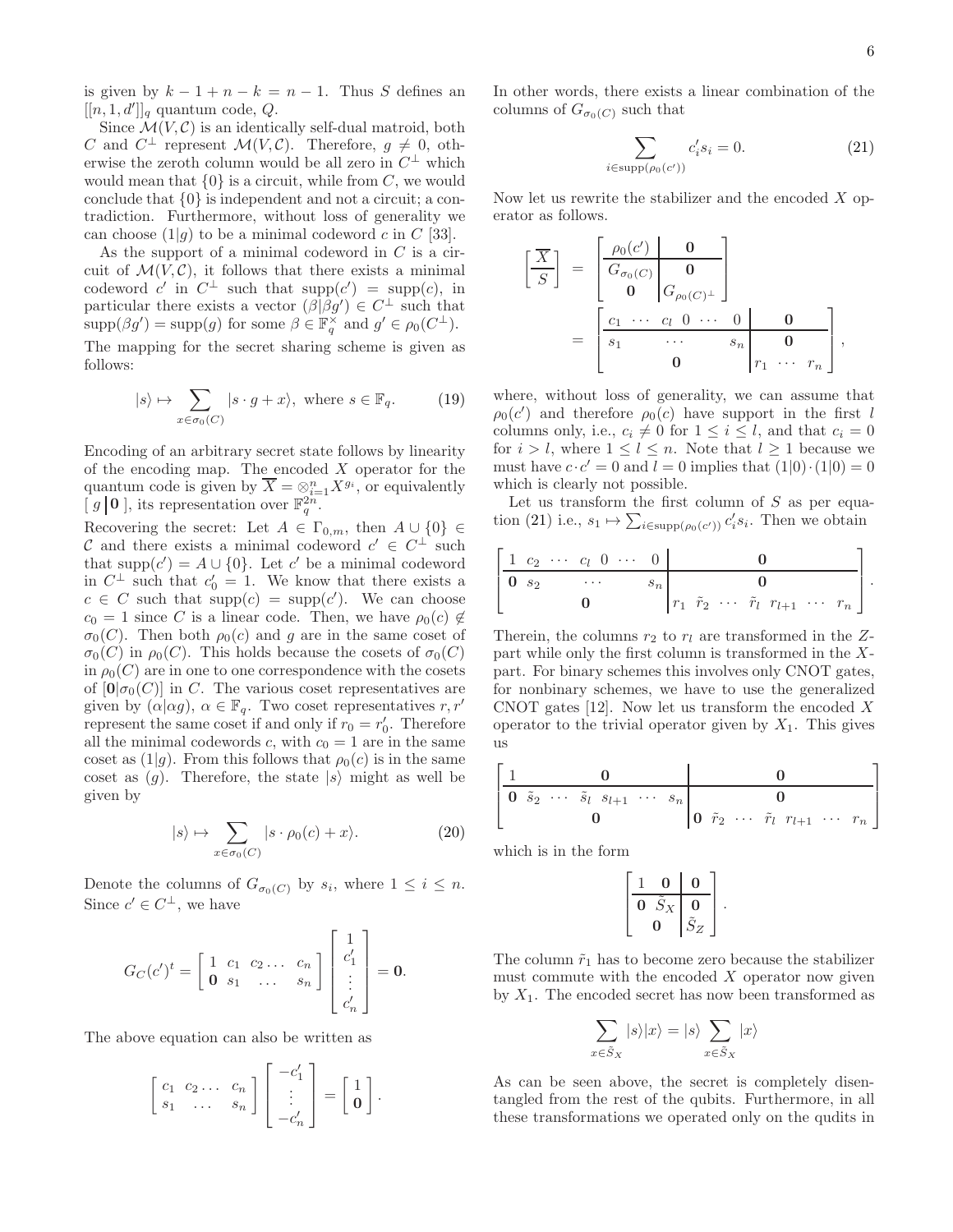the support of the minimal codeword. Thus the elements of  $\Gamma_{0,m}$  are authorized sets.

Minimality of  $\Gamma_{0,m}$ : The sets in  $\Gamma_{0,m}$  are minimal authorized sets because a proper subset of  $\text{supp}(c')$  is not in C and all operators with their support in  $\text{supp}(c')$  must lie outside  $C(S)$ , the centralizer of S. Such operators cannot extract any information about the encoded state as they correspond to detectable errors of the stabilizer code.

Completeness of  $\Gamma_0$ : By Fact 2, the access structure  $\Gamma_0$  is self-dual, therefore  $|\Gamma_0| = 2^{n-1}$ . But the complement of everyone of these authorized sets is unauthorized set otherwise we would violate the no-cloning theorem. Together these sets exhaust all the possible subsets of  $\{1, \ldots, n\}$ . Thus there are no more authorized sets outside the ones given in  $\Gamma_0$  and the quantum access structure is completely defined by  $\Gamma_0$ .

Finally, the purity of  $\Sigma$  follows from the explicit encoding procedure given. That  $\Sigma$  is ideal follows from the fact that each share has the same dimension as the secret.  $\Box$ 

We note that the choice of which element in the matroid is identified with the dealer is arbitrary. In Theorem 4, for simplicity we have assumed that the first element is the dealer. Further, we need the representation of the matroid before we can use it to construct the scheme. It is still open if every identically self-dual matroid can be realized as a self-dual code, [6]. However, every self-dual code induces a identically self-dual matroid. Consequently, we have the following corollary that gives us many efficient pure state quantum secret sharing schemes.

**Corollary 5.** Let  $C \subseteq \mathbb{F}_q^n$  be an  $[n+1, k, d]_q$  code such that  $C^{\perp} = C$  with generator matrix  $G_C$  given as

$$
G_C = \begin{bmatrix} 1 \\ \mathbf{0} \end{bmatrix} \begin{bmatrix} g \\ G_{\sigma_0(C)} \end{bmatrix} \text{ and } G_{\rho_0(C)} = \begin{bmatrix} g \\ G_{\sigma_0(C)} \end{bmatrix}. \tag{22}
$$

Then there exists an ideal pure state quantum secret sharing scheme  $\Sigma$  on n parties whose minimal access structure is

$$
\Gamma_{0,m} = \left\{ \text{supp}(c) \setminus \{0\} \middle| \begin{array}{l} c \text{ is a minimal codeword} \\ \text{of } C \text{ with } c_0 = 1 \end{array} \right\}.
$$

The encoding for  $\Sigma$  is determined by the stabilizer code with the stabilizer matrix given by

$$
S = \begin{bmatrix} G_{\sigma_0(C)} \\ \mathbf{0} \end{bmatrix} \begin{bmatrix} \mathbf{0} \\ G_{\rho_0(C)^{\perp}} \end{bmatrix} . \tag{23}
$$

The encoding for a state  $|s\rangle$ , where  $s \in \mathbb{F}_q$ , is given as

$$
|s\rangle \mapsto \sum_{x \in \sigma_0(C)} |s \cdot g + x\rangle. \tag{24}
$$

The reconstruction procedure for an authorized set A of  $\Sigma$  is the transformation on S such that the encoded operators for the transformed stabilizer are  $X_1$  and  $Z_1$ .

## B. An example

We now give an example to illustrate the construction. Let us consider the extended Hamming code given by the following generator matrix.

| $G_C =$ |  |  |  | $\begin{bmatrix} 1 & 1 & 1 & 1 & 1 & 1 & 1 & 1\\ \hline 0 & 1 & 0 & 0 & 0 & 1 & 1 & 1\\ 0 & 0 & 1 & 0 & 1 & 0 & 1 & 1\\ 0 & 0 & 0 & 1 & 1 & 1 & 1 & 0 \end{bmatrix}$ |
|---------|--|--|--|----------------------------------------------------------------------------------------------------------------------------------------------------------------------|
|         |  |  |  |                                                                                                                                                                      |
|         |  |  |  |                                                                                                                                                                      |
|         |  |  |  |                                                                                                                                                                      |

We can check that  $C$  is self-dual. The punctured code  $\rho_0(C)$  and the shortened code  $\sigma_0(C)$  are given by the following generator matrices. (For clarity we show only nonzero entries).

$$
G_{\rho_0(C)} = \begin{bmatrix} 1 & 1 & 1 & 1 & 1 & 1 & 1 \\ 1 & 0 & 0 & 0 & 1 & 1 & 1 \\ 0 & 1 & 0 & 1 & 0 & 1 & 1 \\ 0 & 0 & 1 & 1 & 1 & 1 & 0 \end{bmatrix}
$$

$$
G_{\sigma_0(C)} = \begin{bmatrix} 1 & 0 & 0 & 0 & 1 & 1 & 1 \\ 0 & 1 & 0 & 1 & 0 & 1 & 1 \\ 0 & 0 & 1 & 1 & 1 & 1 & 0 \end{bmatrix}
$$

Now let us form a (CSS) stabilizer code with stabilizer matrix as follows.

$$
S = \begin{bmatrix} G_{\sigma_0(C)} & \mathbf{0} \\ \mathbf{0} & \rho_{0(C)^{\perp}} \end{bmatrix}
$$
  
= 
$$
\begin{bmatrix} 1 & 0 & 0 & 0 & 1 & 1 & 1 \\ 0 & 1 & 0 & 1 & 0 & 1 & 1 \\ 0 & 0 & 1 & 1 & 1 & 1 & 0 \\ 0 & 0 & 1 & 1 & 1 & 1 & 0 \end{bmatrix}
$$

For this stabilizer code the encoding for  $|0\rangle$  and  $|1\rangle$  is given as follows:

 $|0\rangle \rightarrow |0000000\rangle + |1000111\rangle + |0101011\rangle + |0011110\rangle$ 

+ 
$$
|1101100\rangle + |1011001\rangle + |0110101\rangle + |1110010\rangle
$$

 $|1\rangle \rightarrow |1111111\rangle + |0111000\rangle + |1010100\rangle + |1100001\rangle$  $+ |0010011\rangle + |0100110\rangle + |1001010\rangle + |0001101\rangle$ 

Observe that  $|s\rangle \mapsto \sum_{c \in \sigma_0(C)} |s \cdot X + c\rangle$ , where X is in  $\sigma_0(C)^{\perp} \setminus \sigma_0(C)$ . Now consider a minimal codeword c in  $C^{\perp}$  such that  $c_0 = 1$ . One such codeword is  $c = (1, 1, 1, 0, 0, 0, 0, 1)$ . Observe that  $(1, 1, 0, 0, 0, 0, 1, 0)$ i.e.  $X_1X_2X_7$  is an encoded operator for the stabilizer code. The support of c is given by  $\{0, 1, 2, 7\}$ . The linear combination of the columns in the support of  $\rho_0(c)$ gives us  $(1, 0, 0, 0)^t$ . If we computed the linear combination of the columns  $1, 2, 7$  into the first column we get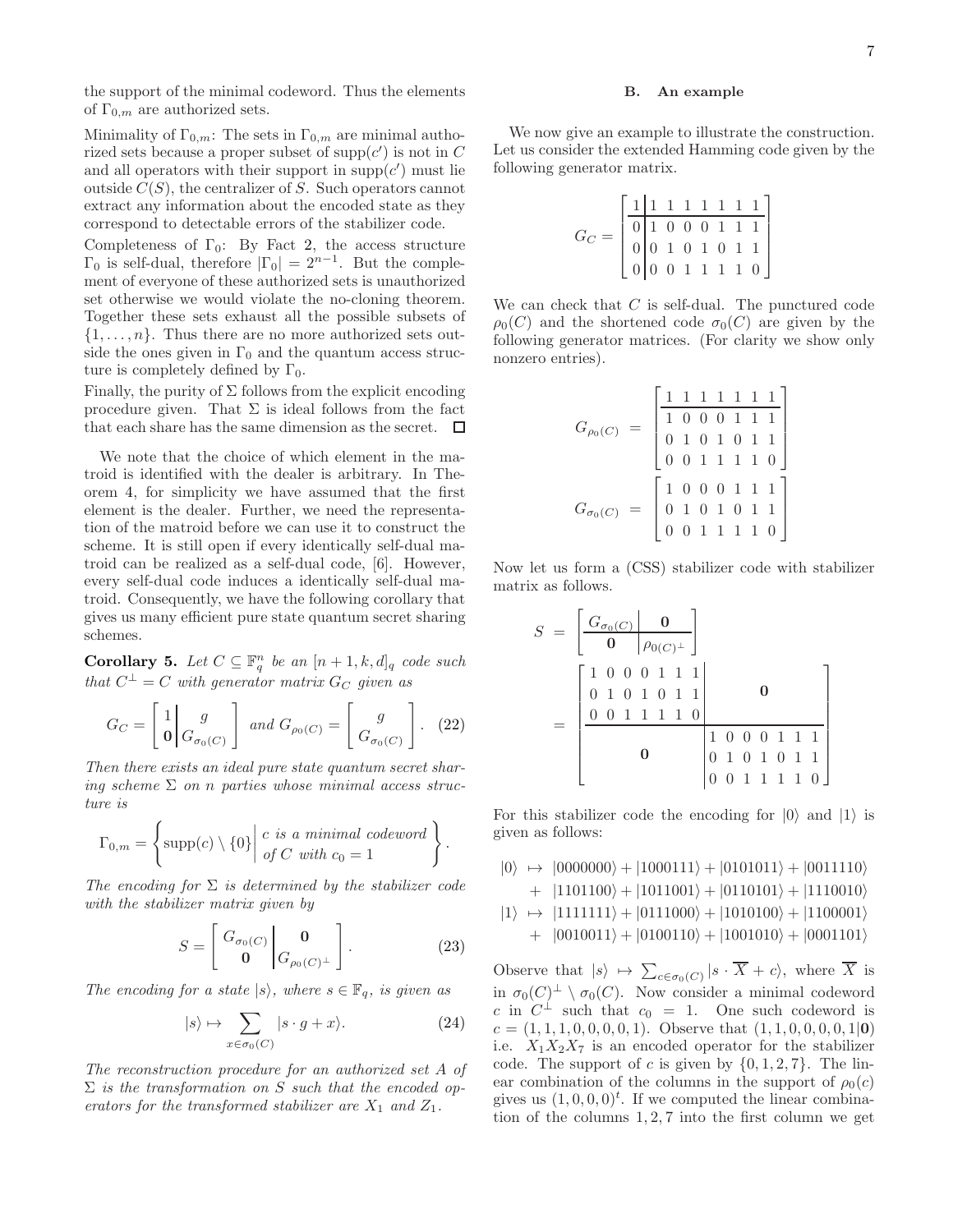the following action on stabilizer of the code.

| $S \mapsto$ | $\begin{bmatrix} 0 & 0 & 0 & 0 & 1 & 1 & 1 \end{bmatrix}$ | 0 1 0 1 0 1 1<br>$\left( \right)$ |  | 11110 |  |  |  |                                                                                                                     |
|-------------|-----------------------------------------------------------|-----------------------------------|--|-------|--|--|--|---------------------------------------------------------------------------------------------------------------------|
|             |                                                           |                                   |  |       |  |  |  | $\begin{bmatrix} 1 & 1 & 0 & 0 & 1 & 1 & 0 \\ 0 & 1 & 0 & 1 & 0 & 1 & 1 \\ 0 & 0 & 1 & 1 & 1 & 1 & 0 \end{bmatrix}$ |

The encoded operator  $(1, 1, 0, 0, 0, 0, 1|0)$  maps to  $(1, 1, 0, 0, 0, 0, 1|0)$ . If we now transform the encoded operator to  $(1, 0, 0, 0, 0, 0, 0, 0)$  the stabilizer gets further transformed as

|             | $\begin{bmatrix} 0 & 0 & 0 & 0 & 1 & 1 & 1 \end{bmatrix}$ |  |  | 1 1 1 1 0 | 0 1 0 1 0 1 1 |                    |  |               |                                                                                      |
|-------------|-----------------------------------------------------------|--|--|-----------|---------------|--------------------|--|---------------|--------------------------------------------------------------------------------------|
| $S \mapsto$ |                                                           |  |  |           |               | $\mathbf{0}$<br>10 |  | 0 1 0 0 1 1 0 | $\begin{pmatrix} 1 & 0 & 0 & 1 & 1 \\ 1 & 0 & 1 & 0 & 1 & 1 \end{pmatrix}$<br>011110 |

Observe that this time only the Z part of the stabilizer is transformed. Now the encoded secret is in the state

$$
|s\rangle (|000000\rangle + |000111\rangle + |101011\rangle + |011110\rangle + |101100\rangle + |011001\rangle + |110101\rangle + |110010\rangle)
$$

The secret is completely disentangled from the rest of the shares. Therefore,  $supp(c) \setminus \{0\}$  forms an authorized set. The rest of the shares cannot reconstruct or extract any information from their shares because of the no-cloning theorem. Similarly any minimal codeword in  $C^{\perp}$  with  $c_0 = 1$  defines an authorized set for the scheme. Suppose that c is a minimal codeword with  $c_0 = 0$ , then it must be in  $\sigma_0(C)$  and any other vector whose support is the

same must be in  $S$  or outside  $C(S)$ , the centralizer of S. No such operator can reveal any information about the encoded secret since they are detectable errors of the stabilizer code and by definition detectable errors reveal nothing about the encoded information.

#### C. Discussion

The results in this section have important benefits. Quantum secret sharing schemes for general access structures were proposed by Gottesman [11] and Smith [27], based on monotone span programs. These constructions are not optimal in general. Our method gives optimal schemes with information rate one. However, not every ideal quantum secret sharing scheme can be derived by Theorem 4. For instance, the  $((3,5))$  threshold scheme can be realized using the  $[[5,1,3]]$  quantum code, but it cannot be realized by the method proposed. Furthermore, the access structure of the  $((3,5))$  scheme induces a matroid. It would be worth investigating to find out how such quantum schemes can derived from matroids. Another interesting question would be to derive ideal quantum secret sharing schemes from non-representable ISD matroids.

#### Acknowledgment

We thank Hoi-Kwong Lo for pointing out an inaccuracy in an earlier version of the paper. Part of this work was presented at the Workshop on Applications of Matroid Theory and Combinatorial Optimization to Information and Coding Theory, Banff International Research Station, Banff, 2009. This research was supported by NSERC, CIFAR and MITACS.

- [1] A. Beimel and N. Livne. On matroids and nonideal secret sharing. IEEE Trans. Inform. Theory, 54(6):2626–2643, 2008.
- [2] M. Ben-Or, C. Crepeau, D. Gottesman, A. Hassidim, and A. Smith. Secure multiparty quantum computation with (only) a strict honest majority. Foundations of Computer Science, pages 249–260, 2006.
- [3] G. R. Blakley. Safeguarding cryptographic keys. In Proc. of the National Computer Conference, pages 313–317, 1979.
- [4] E. F. Brickell and D. M. Davenport. On the classification of ideal secret sharing schemes. J. Cryptology, 4:123–134, 1991.
- [5] R. Cleve, D. Gottesman, and H.-K. Lo. How to share a quantum secret. Phys. Rev. Lett., 83(3):648–651, 1999.
- [6] R. Cramer, V. Daza, I. Gracia, J. J. Urroz, G. Leander, J. Martí-Farré, and C. Padró. On codes, matroids, and secure multiparty computation from secret-sharing schemes. IEEE Trans. Inform. Theory, 54(6):2644–2657, 2008.
- [7] Markham D. and B. Sanders. Graph states for quantum secret sharing. Phys. Rev. A, 78(0423093), 2008.
- [8] D. Dieks. Communication by EPR devices. Physics Lett. A, 6(22):271–272, 1982.
- [9] S. Gaertner, C. Kurtsiefer, M. Bourennane, and H. Weinfurter. Experimental demonstration of four-party quantum secret sharing. Phys. Rev. Lett., 98(020503), 2002.
- [10] J. Dj. Golić. On matroid characterization of ideal secret sharing schemes. J. Cryptology, 11:95–86, 1998.
- [11] D. Gottesman. Theory of quantum secret sharing. Phys. Rev. A, 61(042311), 2000.
- [12] M. Grassl, M. Rötteler, and T. Beth. Efficient quantum circuits for non-qubit quantum error-correcting codes. Internat. J. Found. Comput. Sci., 14(5):757–775, 2003.
- [13] M. Hillery, V. Buzek, and A. Berthaume. Quantum secret sharing. Phys. Rev. A, 59(3):1829–1834, 1999.
- [14] H. Imai, J. Müller-Quade, A. Nascimento, P. Tuyls, and A. Winter. An information theoretical model for quantum secret sharing schemes. Quantum Information  $\mathcal C$ Computation, 5(1):068–079, 2004.